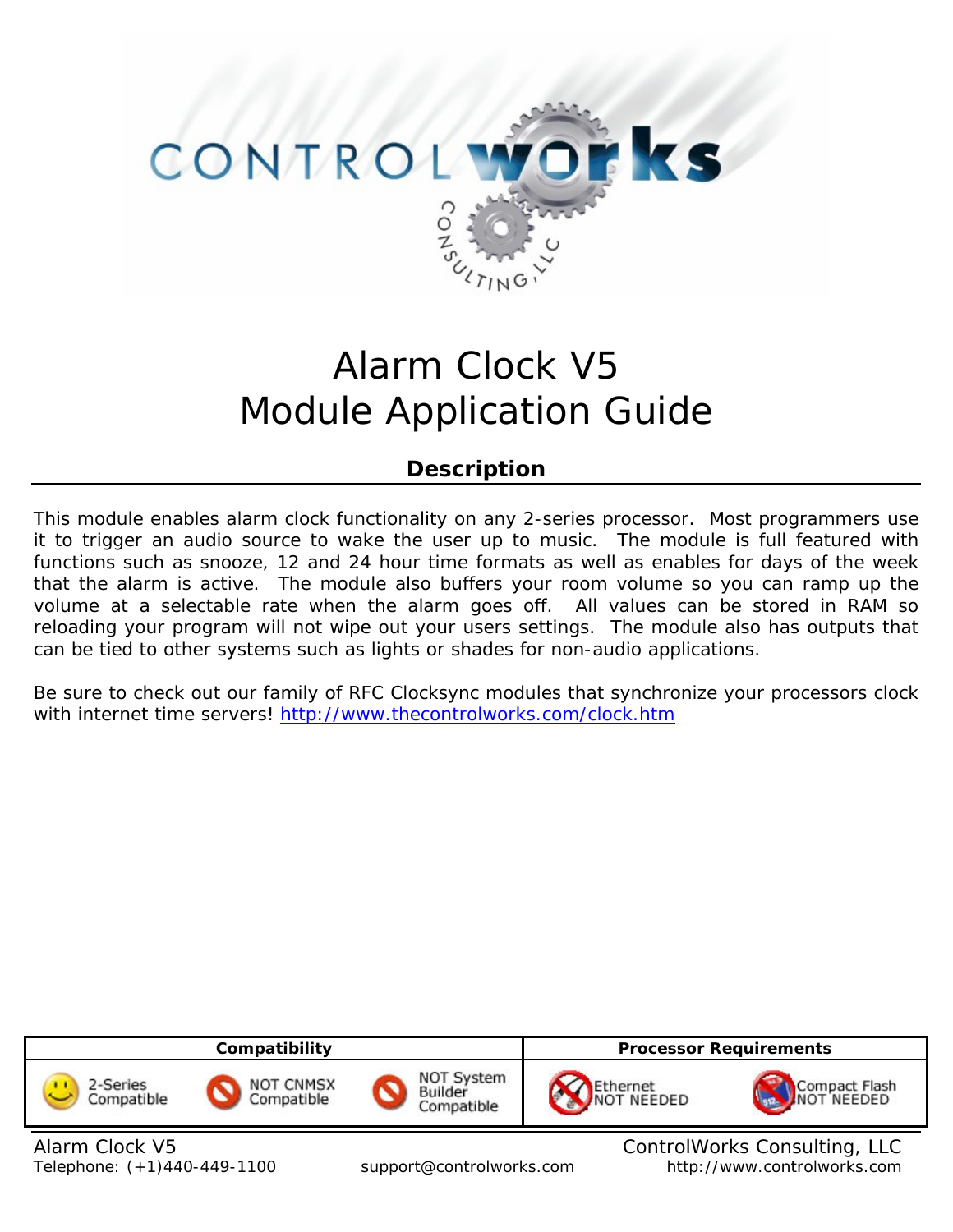# **Module Application**

Multiple instances of this module may be used in the same program.

Should you be using this module for something other than triggering audio you can ignore the alarm source to and from signals on the module.

The module can be simply inserted in your program between your room logic and your PAD8A or BIPAD logic. When the alarm is not in use the module passes all the audio distribution signals through the module.

Be sure to connect the (to\_ram) signals to the ARAM symbol in your program. We exposed these signals to prevent having to put an ARAM signal in the module, thus running the risk of changing the ARAM values in your program if you moved the Alarm clock module.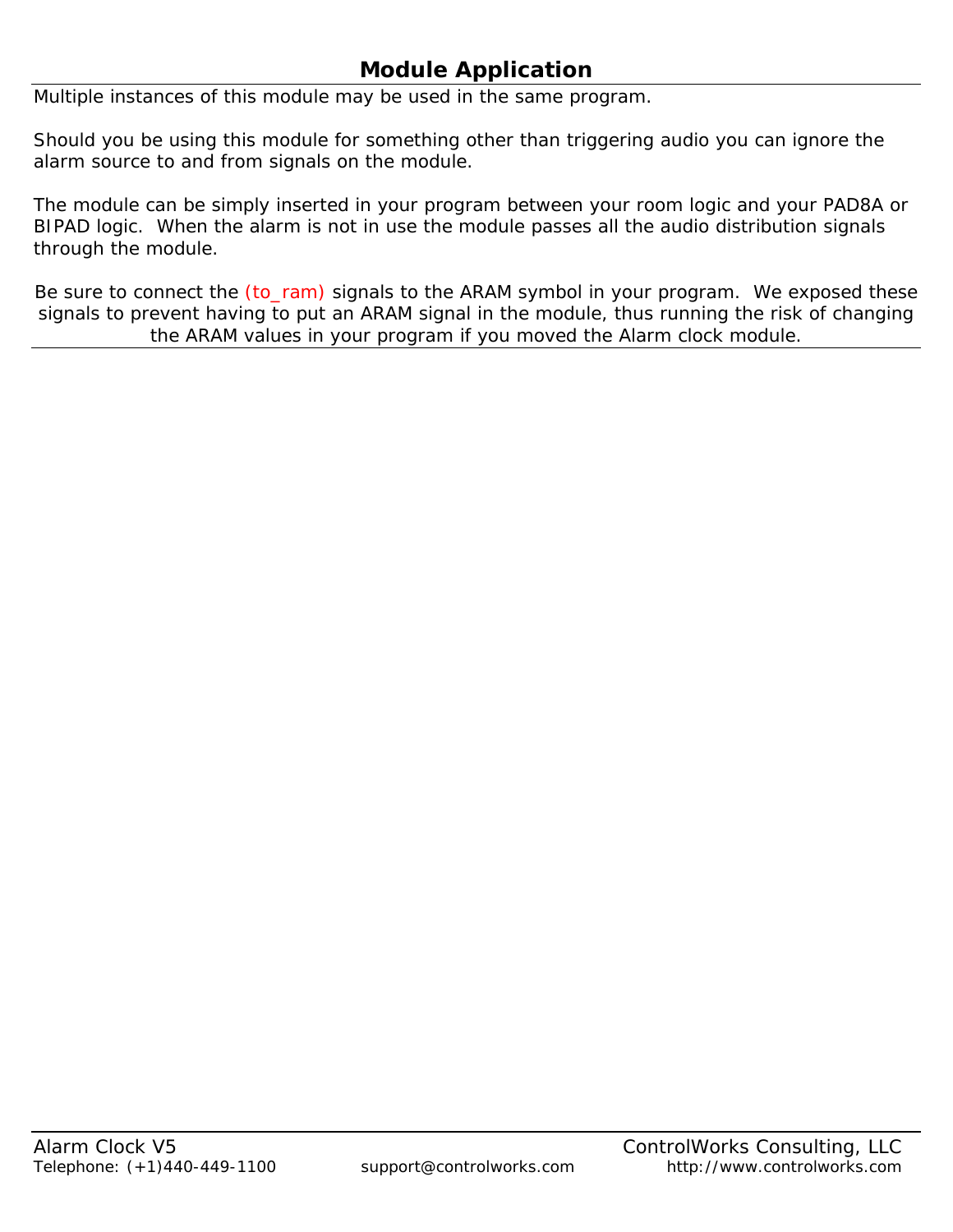# **Signal And Parameter Descriptions**

Bracketed signals such as "[signal\_name]" are optional signals

### **DIGITAL INPUTS**

| alarm_disable_leave_source_playing  pulse to setup the module so the audio source will             |                                                        |
|----------------------------------------------------------------------------------------------------|--------------------------------------------------------|
|                                                                                                    | remain on after the alarm is triggered and the user    |
|                                                                                                    | then hits "alarm_off"                                  |
|                                                                                                    | pulse to setup the module so when the "alarm_off" is   |
|                                                                                                    | pulsed that the room audio is forced off               |
|                                                                                                    | pulse to snooze and then retrigger source select after |
|                                                                                                    | "snooze_time" (see parameters) expires                 |
|                                                                                                    |                                                        |
|                                                                                                    |                                                        |
|                                                                                                    | time                                                   |
|                                                                                                    |                                                        |
|                                                                                                    |                                                        |
|                                                                                                    |                                                        |
|                                                                                                    | 24-hour format                                         |
|                                                                                                    |                                                        |
|                                                                                                    |                                                        |
|                                                                                                    | event                                                  |
|                                                                                                    |                                                        |
|                                                                                                    | connect to your PAD8A/BIPAD module or room logic       |
|                                                                                                    |                                                        |
|                                                                                                    |                                                        |
|                                                                                                    | module which days of the week the alarm should be      |
|                                                                                                    | enabled. Place a "0" (zero) on the other nine unused   |
|                                                                                                    | inputs. Alternatively you can drive all 10 inputs with |
|                                                                                                    | an interlock to allow the user to select which day(s)  |
|                                                                                                    | are enabled.                                           |
| <b>ANALOG INPUTS</b>                                                                               |                                                        |
|                                                                                                    |                                                        |
|                                                                                                    | volume output or room logic                            |
| alarm_day(to_ram) – alarm_disable_mode(to_ram)  tie these analog to an ARAM symbol in your program |                                                        |
|                                                                                                    | so the clock settings persist through a program reset  |
|                                                                                                    | or reboot                                              |
| <b>SERIAL INPUTS</b>                                                                               |                                                        |

tod\$ ....................................................................... tie to clock driver output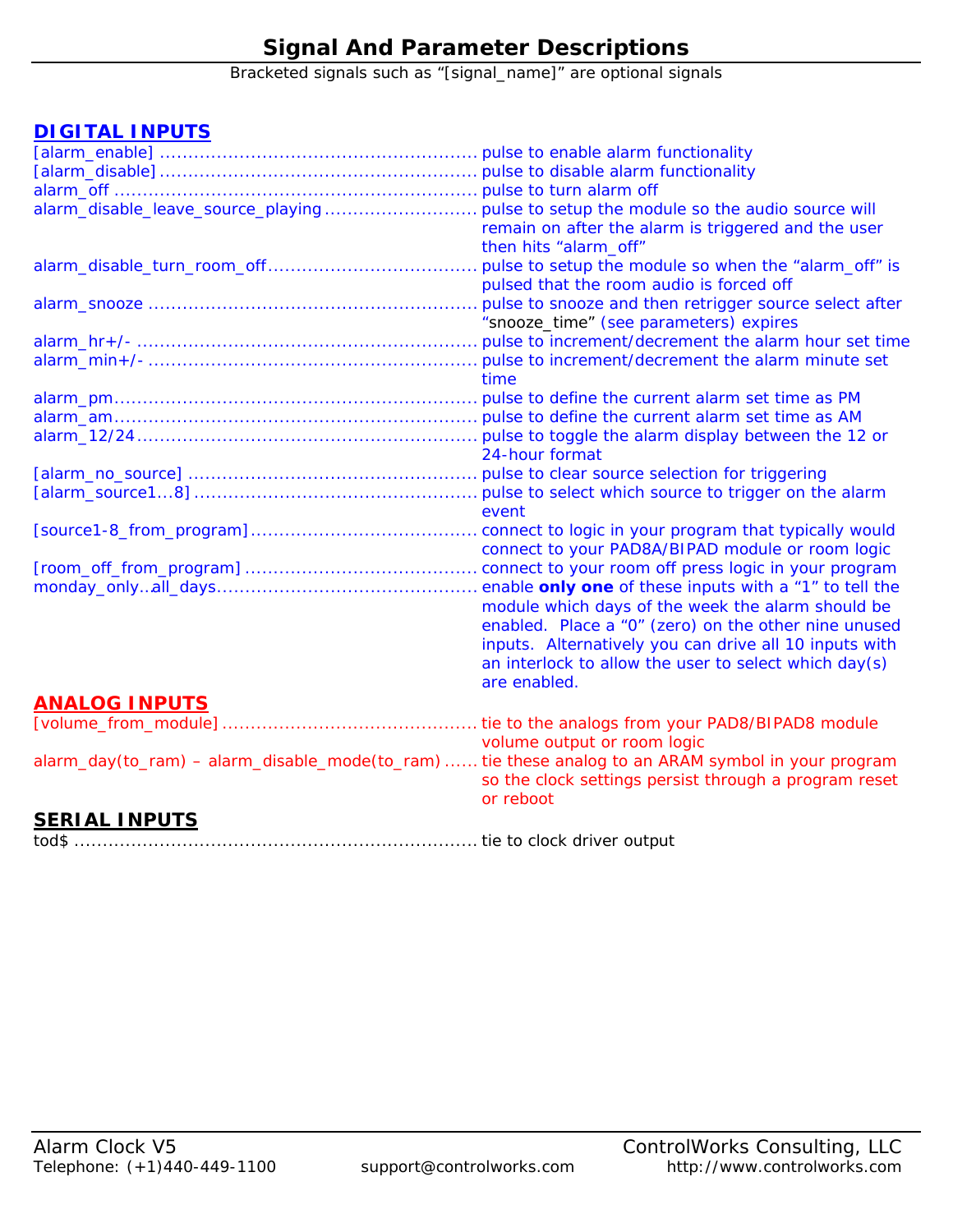### **DIGITAL OUTPUTS**

| <u> 1211 - 122 - 122 - 122 - 12</u>     |                                                                                                                         |
|-----------------------------------------|-------------------------------------------------------------------------------------------------------------------------|
|                                         | high when alarm clock is enabled                                                                                        |
|                                         |                                                                                                                         |
| [alarm_disable_leave_source_playing_fb] | high to indicate when the module will leave the audio<br>source on once the alarm is turned off                         |
| [alarm_disable_turn_room_off_fb]        | high to indicate when the module will turn off the room<br>audio when the alarm is turned off                           |
|                                         | pulses high whenever alarm triggers (goes off)                                                                          |
|                                         | goes high when alarm triggers, goes low when alarm is<br>disabled, turned off or snoozed                                |
|                                         | high when the snooze has been activated                                                                                 |
|                                         | high when the alarm time entered is for PM                                                                              |
|                                         | high when the alarm time entered is for AM                                                                              |
|                                         | high to indicate which source has been selected for the<br>trigger                                                      |
|                                         | is selected. Tie to your PAD8A/BIPAD module source<br>input or room logic.                                              |
|                                         | pulses when room off is selected in your program logic.<br>Tie to room off on your PAD8A/BIPAD module or room<br>logic. |
|                                         | high when the volume level is ramping after the alarm<br>goes off                                                       |
| <b>ANALOG OUTPUTS</b>                   |                                                                                                                         |
|                                         |                                                                                                                         |

### **SERIAL OUTPUTS**

|  | 12:00:00 or just 12:00 depending on the  |
|--|------------------------------------------|
|  | "display_seconds" parameter. (see below) |

### **PARAMETERS**

|                                                                                                                                                  | pulsed before retriggering the alarm again             |
|--------------------------------------------------------------------------------------------------------------------------------------------------|--------------------------------------------------------|
|                                                                                                                                                  |                                                        |
|                                                                                                                                                  | room logic for the PAD8A/BIPAD8                        |
|                                                                                                                                                  |                                                        |
|                                                                                                                                                  | on the selected source once the alarm goes off.        |
| Note: The above two ramp times added together will equal the total time between the alarm trigger and the<br>volume hitting the end of the ramp. |                                                        |
| dienlay saconde                                                                                                                                  | allows you to select whether the seconds are displayed |

display\_seconds ....................................................... allows you to select whether the seconds are displayed in the "alarm\_display" string.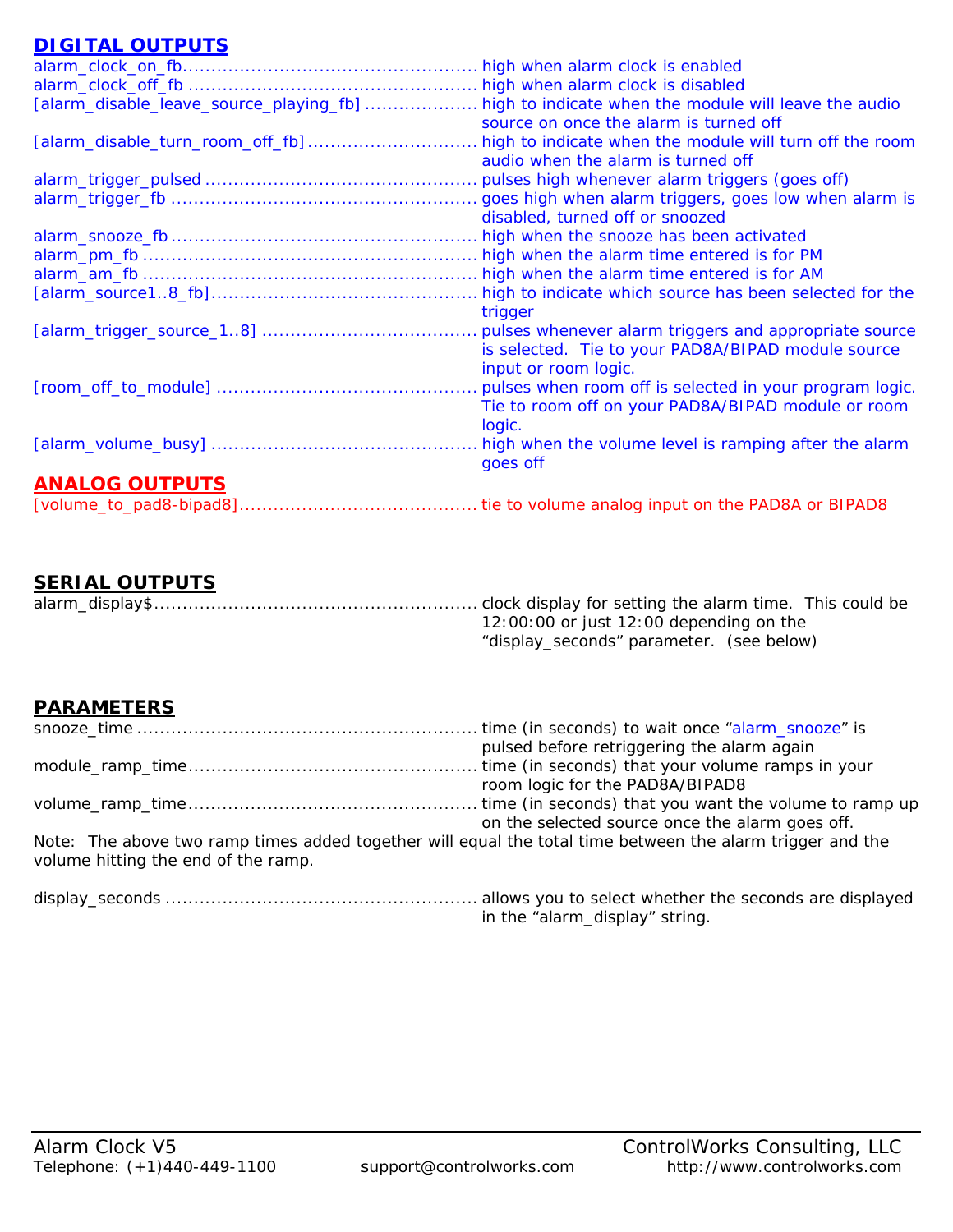This module is supported by ControlWorks Consulting, LLC. Should you need support for this module please email support@controlworks.com or call us at 440-449-1100. ControlWorks normal office hours are 9 AM to 5 PM Eastern, Monday through Friday, excluding holidays.

Before calling for support, please ensure that you have loaded and tested operation using the included demonstration program and touchpanel(s) to ensure that you understand the correct operation of the module. It may be difficult for ControlWorks to provide support until the demonstration program is loaded.

Updates, when available, are automatically distributed via Email notification to the address entered when the module was purchased. In addition, updates may be obtained using your username and password at<http://www.thecontrolworks.com/customerlogin.aspx>

### **Distribution Package Contents**

The distribution package for this module should include:

| Alarm_Clock_Demo_Xpanel_v5.vtp Demo touchpanel for Xpanel      |  |
|----------------------------------------------------------------|--|
| Alarm_Clock_Demo_Program_v5.smwDemo program for PRO2 processor |  |
|                                                                |  |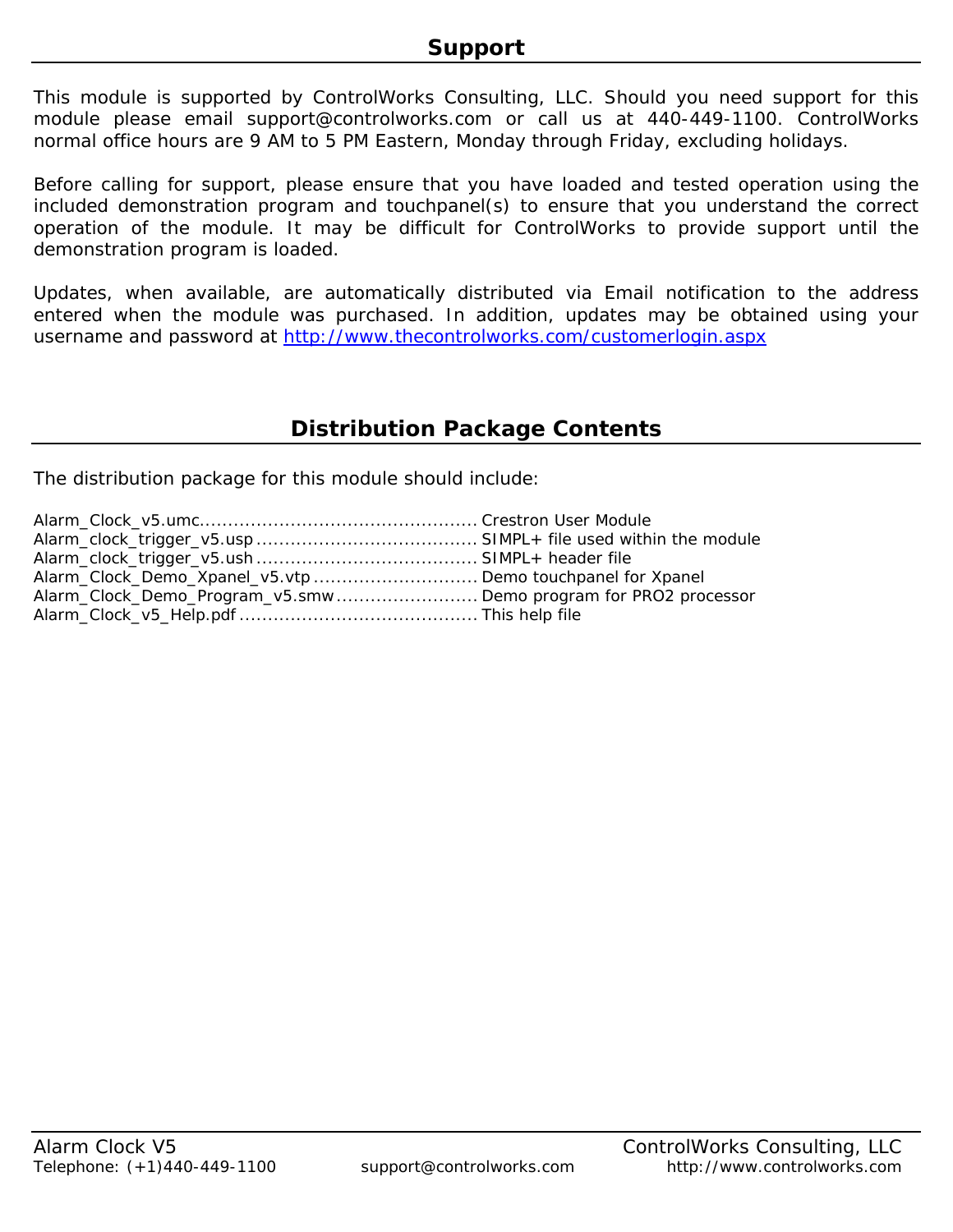- V5 [jim@controlworks.com,](mailto:jim@controlworks.com) [gary@controlworks.com](mailto:gary@controlworks.com), [lincoln@controlworks.com](mailto:lincoln@controlworks.com) 2009.4.2 Added: Inputs to allow the programmer to select whether or not the module shuts off the audio once the alarm is turned off Fixed: An issue where if the snooze was triggered during a volume ramp erratic volume behavior would occur once the snooze expired and the alarm was re-triggered V4 (internal) [jim@controlworks.com](mailto:jim@controlworks.com) Added: The ability to show or hide the seconds in the time set string output Fixed: The alarm\_triggered\_pulsed not triggering after a snooze V3 (internal) [caleb@controlworks.com](mailto:caleb@controlworks.com) Changed: moved analogs to the defargs so they could be connected to ARAM outside of the module. V2 jim@controlworks.com 2006.10.31 Added: Changed day enables from a parameter to digital inputs so enable could be programmatically driven. Added: New logic so module could be dropped into the audio logic path without the need for OR's or BUFFER's. Added: Ability to pass room volume through module for timed ramp up
	- Added: New help file format
	- Added: New TPS-4500 UI
	- Changed: Made all values non-volatile.
	- Fixed: Potential issue where a buffer triggering the audio logic would act as a transition gate
- V1 bob@controlworks.com
	- Initial release

# **Development Environment**

This version of the module was developed and tested on the following hardware and software. Different versions of hardware or software may or may not operate properly. If you have questions, please contact us.

| Hardware                           | <b>Firmware Version</b> |
|------------------------------------|-------------------------|
| <b>Crestron PRO2 Processor</b>     | 3.155.1240              |
| <b>Crestron BIPAD</b>              | 1.08                    |
|                                    |                         |
| Software                           | <b>Software Version</b> |
| <b>Crestron SIMPL Windows</b>      | 2.10.32                 |
| <b>Crestron Vision Tools Pro-e</b> | 3.9.23                  |
| <b>Crestron Database</b>           | 20.04.006.00            |
| Device Database                    | 20.06.016.00            |
| Crestron Symbol Library            | 589                     |